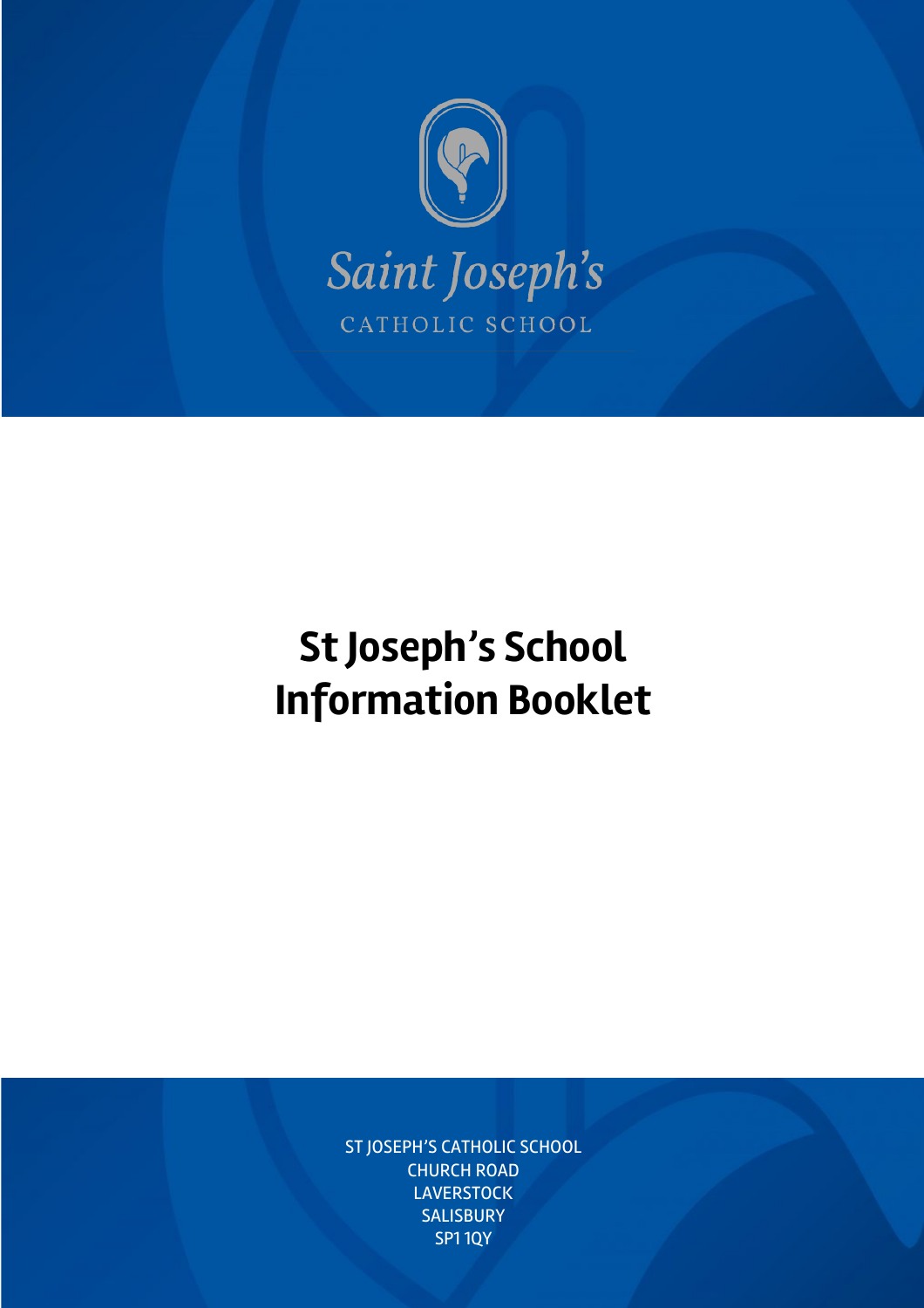

### **Contents**

|                                                 | Page           |
|-------------------------------------------------|----------------|
| Senior Leadership Team/Who do I go to for help? | 3              |
| <b>Staff List</b>                               | $\overline{4}$ |
| Timing of the day                               | 6              |
| Reporting system/Homework/Absence               | $\overline{7}$ |
| <b>Behaviour</b>                                | 8              |
| School Uniform / PE Kit                         | 9              |
| <b>Basic Equipment</b>                          | 10             |
| Eat Better, Do Better!                          | 10             |
| Mobile Devices/Transport                        | 11             |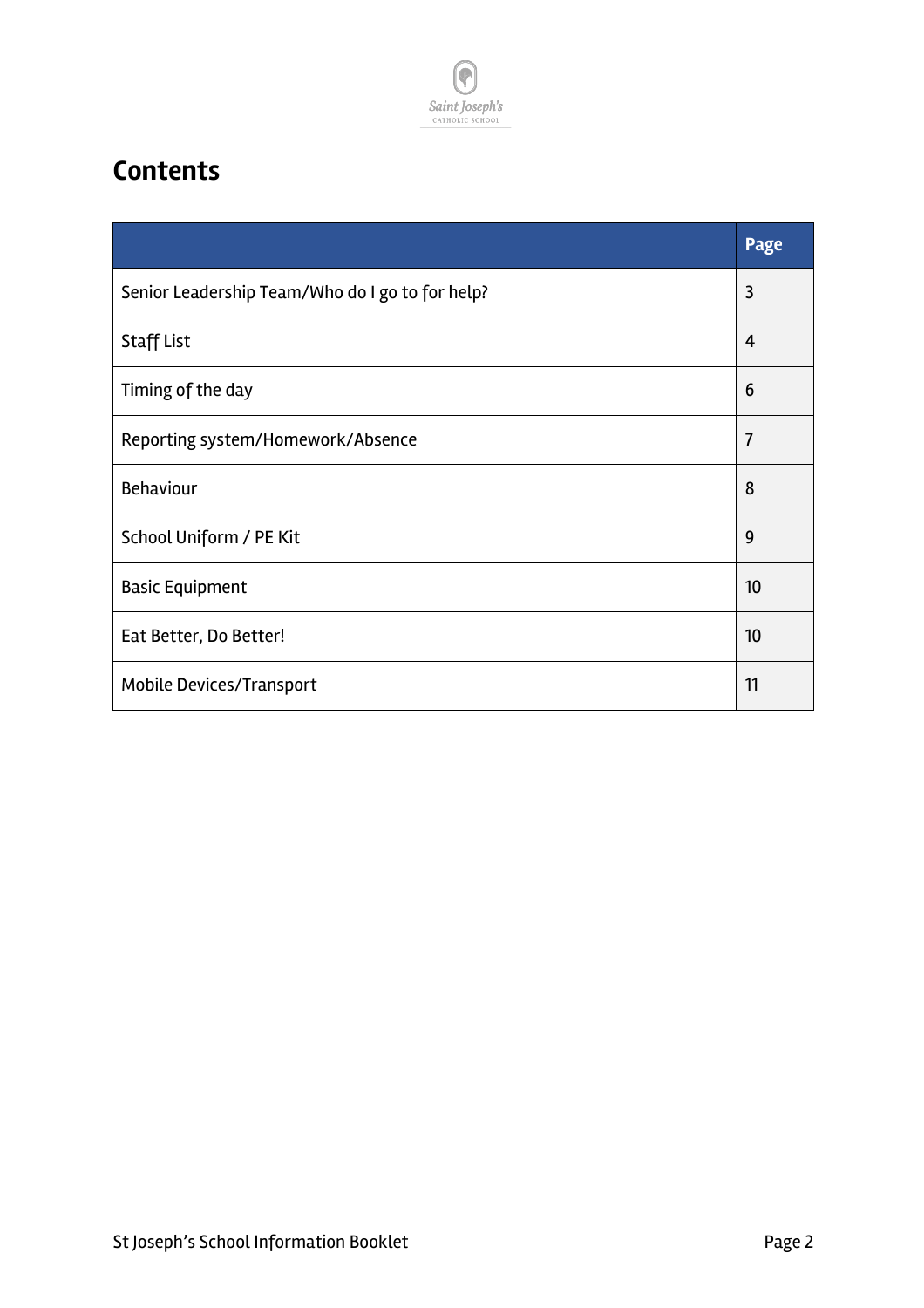

| <b>Senior Leadership Team</b>     |                  |  |  |
|-----------------------------------|------------------|--|--|
| Headteacher                       | Mrs Ridley       |  |  |
| Deputy Headteacher (Academic)     | Mr McGuinness    |  |  |
| Deputy Headteacher (Pastoral)     | Mr Bazen         |  |  |
| Assistant Headteacher             | Mr Rooney        |  |  |
| Assistant Headteacher             | <b>Mrs Nobis</b> |  |  |
| Senior Leader Behaviour & Welfare | Mr Ford          |  |  |
| Senior Leader Behaviour & Welfare | Mr Bartel        |  |  |
| <b>Bursar</b>                     | Mrs Voce         |  |  |

| <b>Pastoral Team</b>              |                         |  |  |
|-----------------------------------|-------------------------|--|--|
| Deputy Headteacher (Pastoral)     | Mr Bazen                |  |  |
| Senior Leader Behaviour & Welfare | Mr Ford                 |  |  |
| Senior Leader Behaviour & Welfare | Mr Bartel               |  |  |
| Director of Learning Year 7       | <b>Mrs Marshall</b>     |  |  |
| Director of Learning Year 8       | <b>Miss Moss</b>        |  |  |
| Directors of Learning Year 9 & 10 | Mr Brown & Mrs Blake    |  |  |
| Directors of Learning Year 11     | Mrs Barratt & Mr Morris |  |  |
| Pastoral Manager                  | Miss Brignall           |  |  |
| Wellbeing & Safeguarding Officer  | <b>Miss Rose</b>        |  |  |

#### **Who should I go to if I need help?**

If your child has a problem, there are a variety of people who can help:

- If the issues are about teaching and learning, for instance homework, you should contact Mrs Marshall.
- If there is an issue regarding Special Educational Needs (SEN), please contact **Miss Lowe (SENCO)**.
- If there is a major issue over which you have concerns such as bullying, please contact Mr Bartel / Mr Ford.
- If you have a query about administration, such as uniform etc., please contact Mrs Scott.
- If you have any queries regarding transition, please contact Mr Rooney via transition@sjcs.org.uk
- If you have a query regarding one of your child's subjects, in the first instance contact their subject teacher (see staff list overleaf).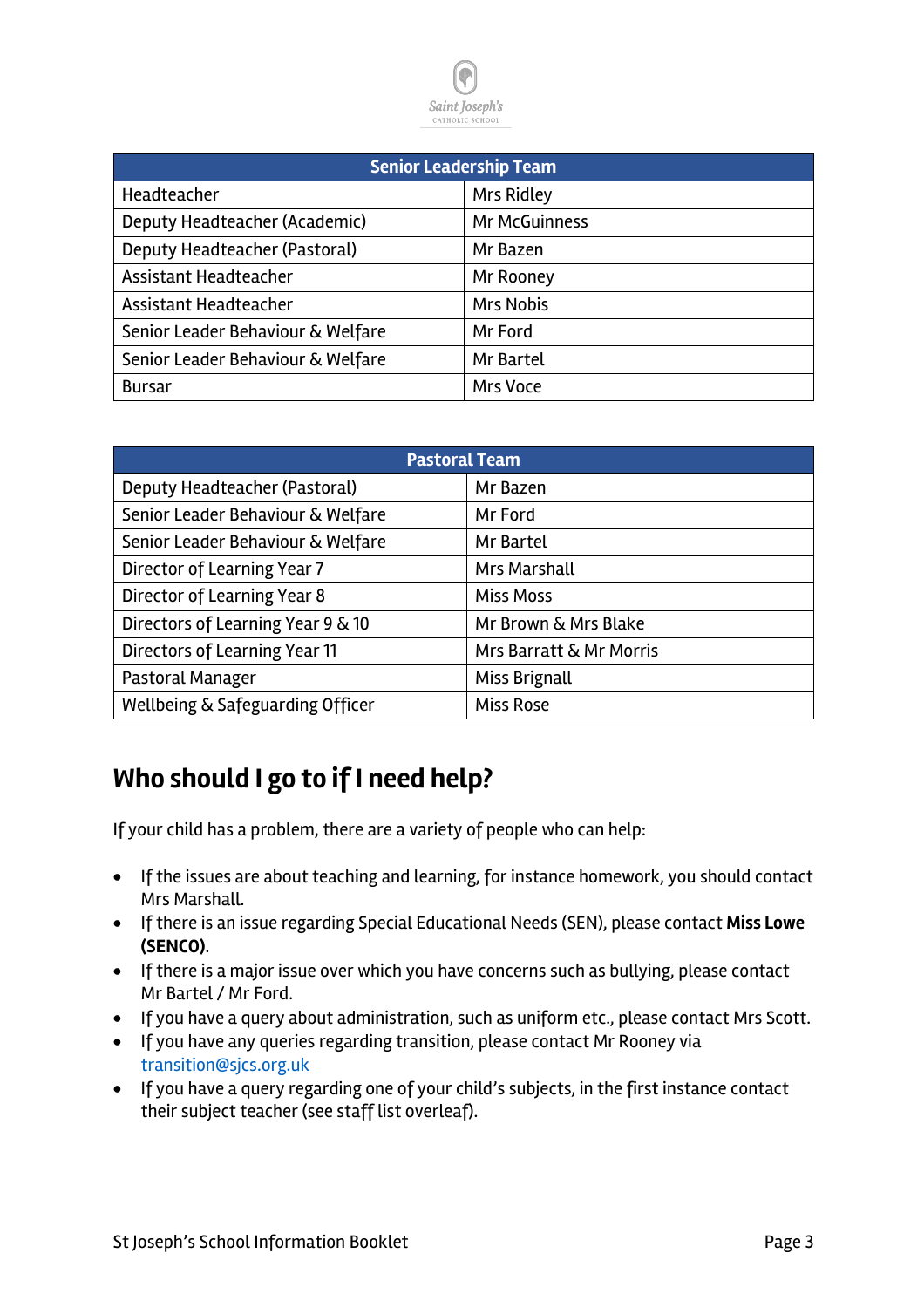

## **Staff List**

| <b>Department</b>               | <b>Staff</b>                                                                                                                                                 |  |
|---------------------------------|--------------------------------------------------------------------------------------------------------------------------------------------------------------|--|
| <b>English</b>                  | Mrs Maher (Head of Department)<br>Mrs Hansford (Second in Department)<br><b>Mrs Marshall</b><br>Miss McFarlane<br><b>Mrs Halls</b><br>Mrs Sheeley            |  |
| <b>Mathematics</b>              | Mrs Henry (Head of Department)<br><b>Miss Thorne</b><br>Mr Caruso<br>Mrs Jackson<br>Miss Newman<br>Miss Aftab                                                |  |
| <b>Science</b>                  | Mr Wilkinson (Head of Department)<br>Mr Daniels (Second in Department)<br><b>Mr Minns</b><br><b>Mr Morris</b><br>Mrs Choudhury<br>Mrs O'Grady<br>Mr Thompson |  |
| <b>Humanities</b>               | Mrs Nobis (Head of Department)<br>Mr Monk<br>Ms Shuttleworth<br><b>Miss Lowe</b><br>Mr Coultas-Pitman                                                        |  |
| <b>Modern Foreign Languages</b> | <b>Mrs Barratt</b><br>Mrs Millar-Facey                                                                                                                       |  |
| <b>Design and Technology</b>    | Mr Ford (IT / Head of Department)<br>Mr McGuinness (IT)<br>Mr Olivierre (IT)<br>Miss Mallows (Art)<br>Mrs Evans (Art)<br>Mr Sibley (Compliant Materials)     |  |
| <b>Physical Education</b>       | Miss Goulding (Head of Department)<br>Mr Brown<br><b>Miss Moss</b><br>Mr Ball                                                                                |  |
| <b>Drama</b>                    | Mrs Blake<br>Miss McFarlane                                                                                                                                  |  |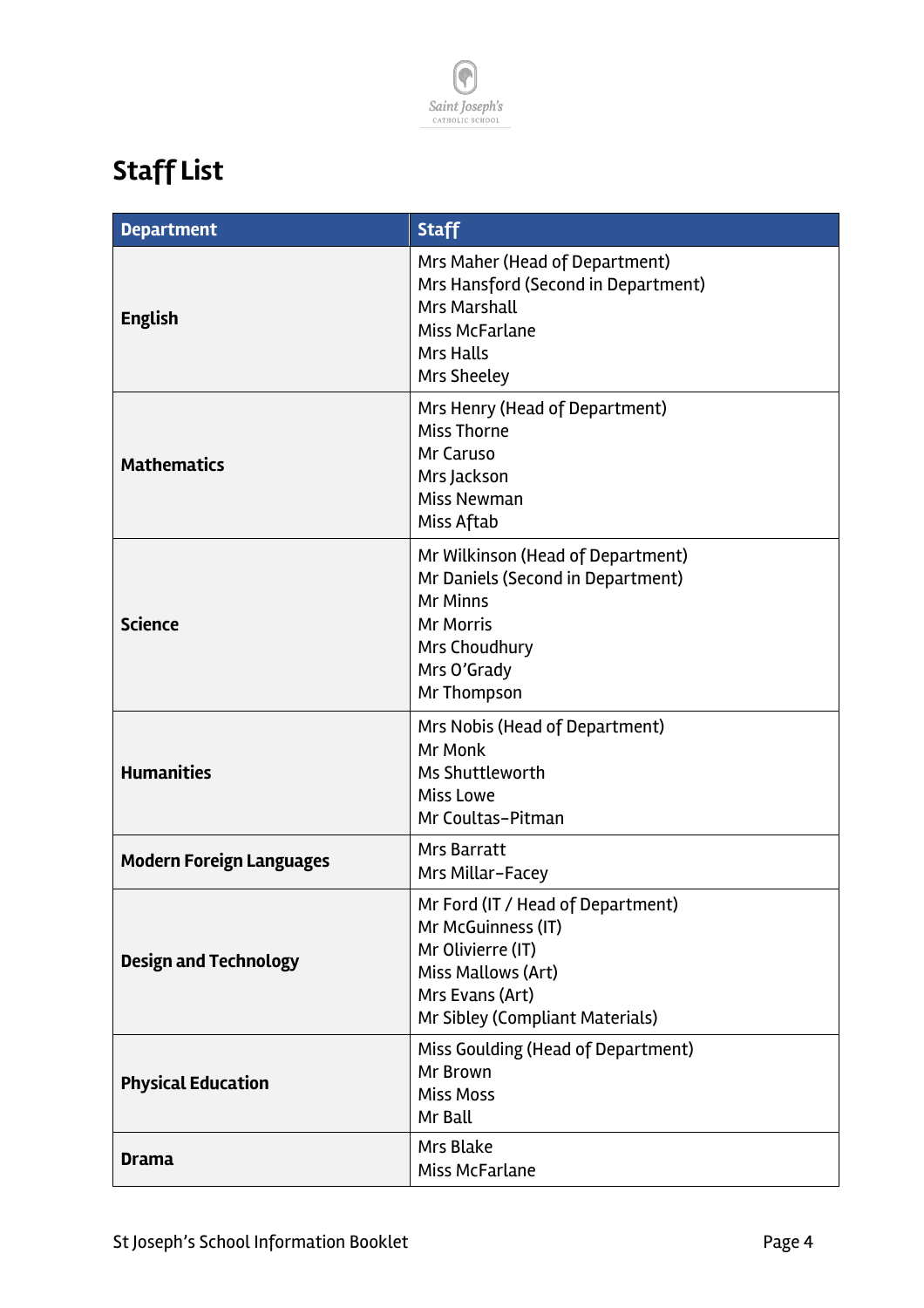

| <b>Music</b>               | Mr Blakey                                                                                                                                                                                              |  |  |
|----------------------------|--------------------------------------------------------------------------------------------------------------------------------------------------------------------------------------------------------|--|--|
| <b>Religious Education</b> | Mr Blaho (Head of Department)<br>Mr Rooney<br>Mr Valjak<br>Mrs Reynolds<br>Mr Inglis                                                                                                                   |  |  |
| <b>SENCO</b>               | Miss Lowe (SENCO)<br>Mrs Jones (Specialist Teacher of Dyslexia)                                                                                                                                        |  |  |
| <b>Administration</b>      | Mrs Snell (Head's PA)<br>Mrs Scott (Finance)<br>Miss Ryder (Examinations Officer)<br>Mrs Hodge (Reception/Head's PA)<br>Mrs Cooper (Reception)<br>Mrs Pearson (Reception)<br>Mrs Columbine (Reception) |  |  |
| Careers/Library            | <b>Mrs Fenwick</b>                                                                                                                                                                                     |  |  |
| Data & Media Manager       | <b>Miss Clark</b>                                                                                                                                                                                      |  |  |
| <b>Pastoral</b>            | Miss Brignall (Pastoral Manager)<br>Miss Rose (Wellbeing & Safeguarding Officer)                                                                                                                       |  |  |
| <b>Cover Supervisor</b>    | <b>Miss Walters</b>                                                                                                                                                                                    |  |  |
| <b>Teaching Assistants</b> | <b>Mrs Parsons</b><br>Mrs O'Keefe<br><b>Mrs Prior</b><br>Mrs Gacova<br>Mrs Peters<br>Mrs Miles-Parratt                                                                                                 |  |  |
| <b>Maintenance</b>         | Mr Adams<br>Mr James                                                                                                                                                                                   |  |  |
| <b>Catering</b>            | Mrs Gilson (Kitchen Manager)<br>Mrs Adams<br>Mrs Griffiths                                                                                                                                             |  |  |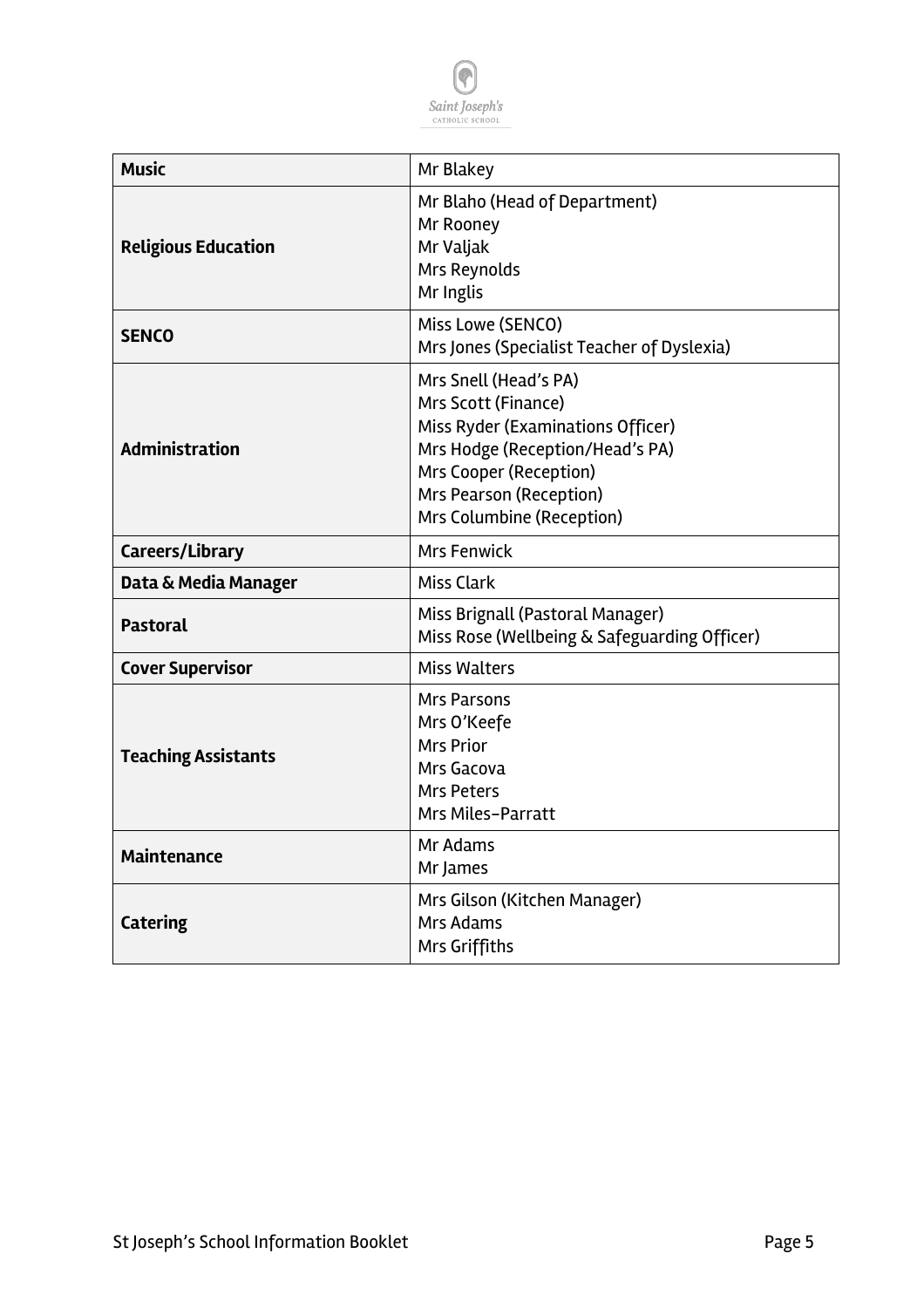

### **Timing of the School Day**

This is how the school day will run. A bell will ring at each change of lesson and a warning bell will ring at the end of lunch to allow you to make your way to your lessons on time.

| <b>Time</b>     | <b>Period</b>     |
|-----------------|-------------------|
| $8.55 - 9:15$   | Registration      |
| $9.15 - 10:05$  | Lesson 1          |
| $10:05 - 10:55$ | Lesson 2          |
| $10.55 - 11:15$ | <b>Break</b>      |
| $11.15 - 12:05$ | Lesson 3          |
| $12:05 - 12:15$ | Registration      |
| $12:15 - 13:05$ | Lesson 4A / Lunch |
| $13:05 - 13:55$ | Lesson 4B / Lunch |
| $13:55 - 14:45$ | Lesson 5          |
| $14:45 - 15:35$ | Lesson 6          |
| 15:35           | End of school day |



**If the bell rings continuously there is a situation which requires that you leave the school building. You should leave by the correct exit (signposted in each room) and gather in silence in the playground to be registered.**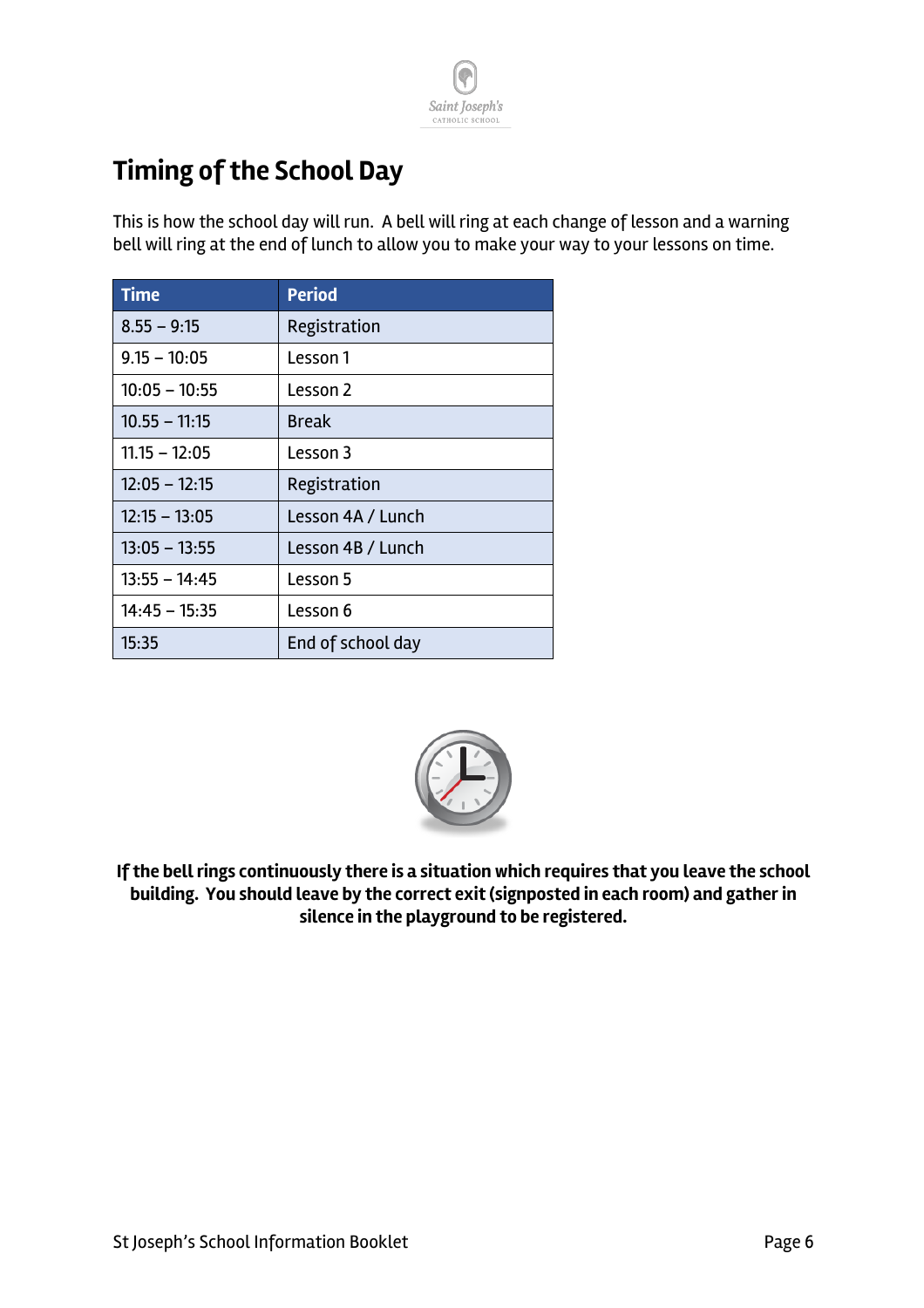

#### **Reporting Systems to Parents**

When you arrive at St Joseph's your parents will have an opportunity to meet your form tutor on an evening in October.

You will receive 3 progress reports a year, which will include holistic grades based on the level at which you are working and a target for you to work towards.

There will be a full parents' evening when all the staff who teach you will be present during the academic year.

#### **Homework**

You will be given a detailed homework timetable in September which will be set via an online system 'Show My Homework'. You will receive login/access details within the first week of starting with us. (Further information regarding Show My Homework to be found in 'A Homework Survival Guide').

In year 7 you will have a maximum of 3 subjects each night for homework and you will be expected to spend at least 20 minutes on each subject. Additionally, a small amount of maths homework is set after each lesson.

#### **Absence**

If you are absent from school for any reason, your parents must contact either via telephone on 01722 335380 or alternatively email to attendance@sjcs.org.uk by **9:30am**. **If you are off school for more than one day, your parents must call in on each following day of absence.** If this does not occur, the school will contact your parents on the first day of absence. On your return to school, you must provide a written note (in the school planners) from your parents explaining your absence and give this to your form tutor.

In the case of you needing to be excused from part of the school day for any reason; e.g. a hospital or dental appointment, a note will be required from your parents stating the time of collection and return. If you feel unwell in school you must report to reception who will contact your parents if necessary.

Holidays in term time are very disruptive. **Permission is highly unlikely to be granted.** Any applications should be made online via the school website.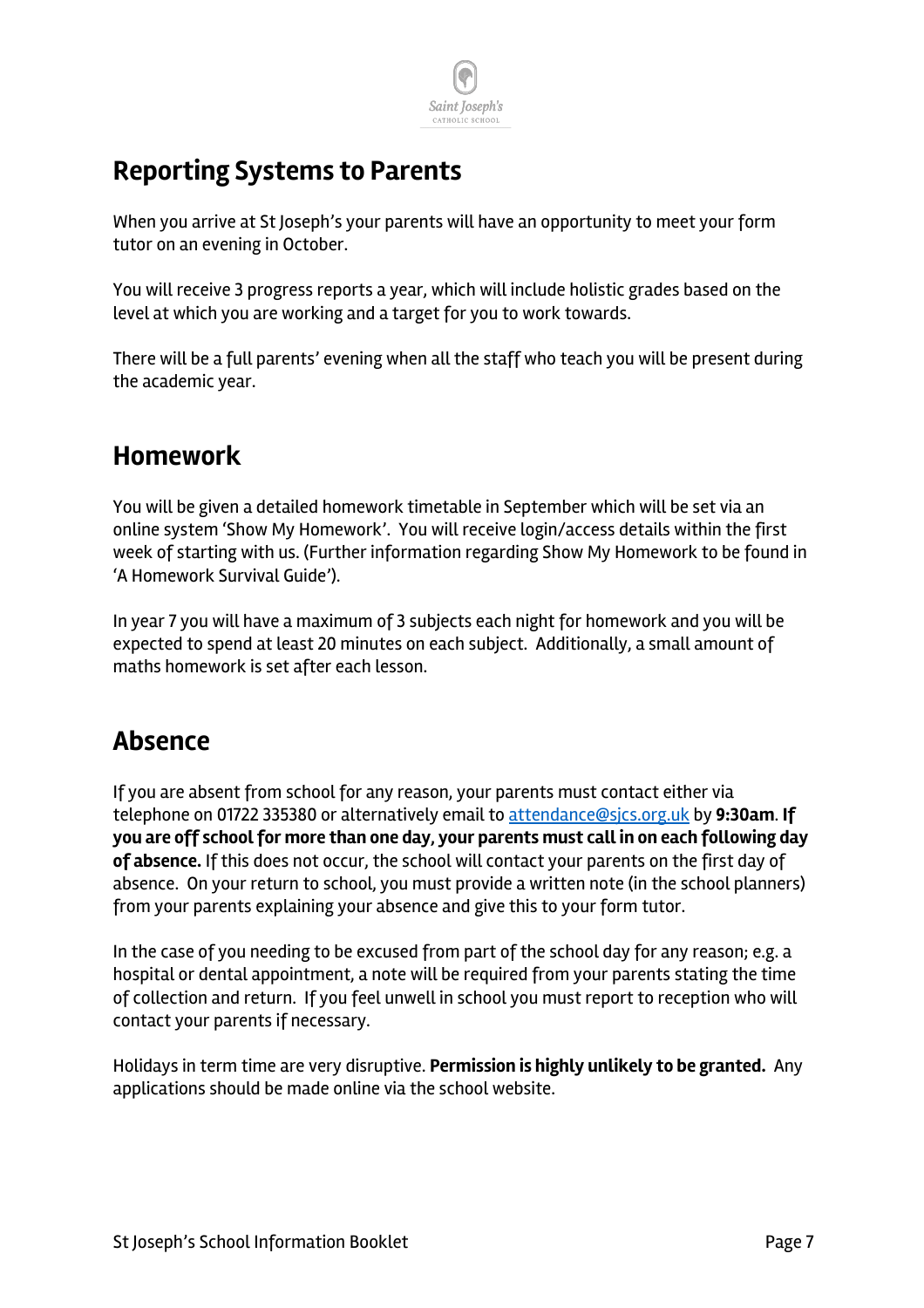### Saint Joseph's CATHOLIC SCHOL

#### **Behaviour**

#### **General Principles**

These principles have been agreed by the Governing Body in consultation with all stakeholders. Mrs Ridley and your tutors will explain the policy to pupils in greater detail in September. It is expected that all parents will support the general principles and standards of behaviour in the policy.

#### **Statement of General Principles**

The values of the governing body of St. Joseph's Catholic School are expressed in the school's Vision Statement. The general principles on issues of behaviour are derived from that statement and are as follows:

- St Joseph's is a Christian learning community in which the dignity of each individual and their right to an education is the main concern
- Emphasis will be placed on encouraging, praising, and rewarding good behaviour and attendance
- The common good must be upheld and sanctions will be applied against individuals who threaten or undermine the good of the community and the welfare of its individuals
- All sanctions will be applied fairly and consistently and will be based on and promote equal opportunities
- The behaviour policy of the school will promote self-discipline and proper regard for authority among pupils
- The policy will encourage good behaviour and respect for others and prevent any form of bullying or harassment
- The policy will regulate pupils' behaviour by making clear what is acceptable and what is not acceptable behaviour
- In addition to this policy, the school's Home-School Agreement will provide a moral and spiritual framework for acceptable behaviour
- The Governing Body has published a policy on the Safeguarding of Children and Child Protection; all policies associated with the school are underpinned and judged against this paramount responsibility.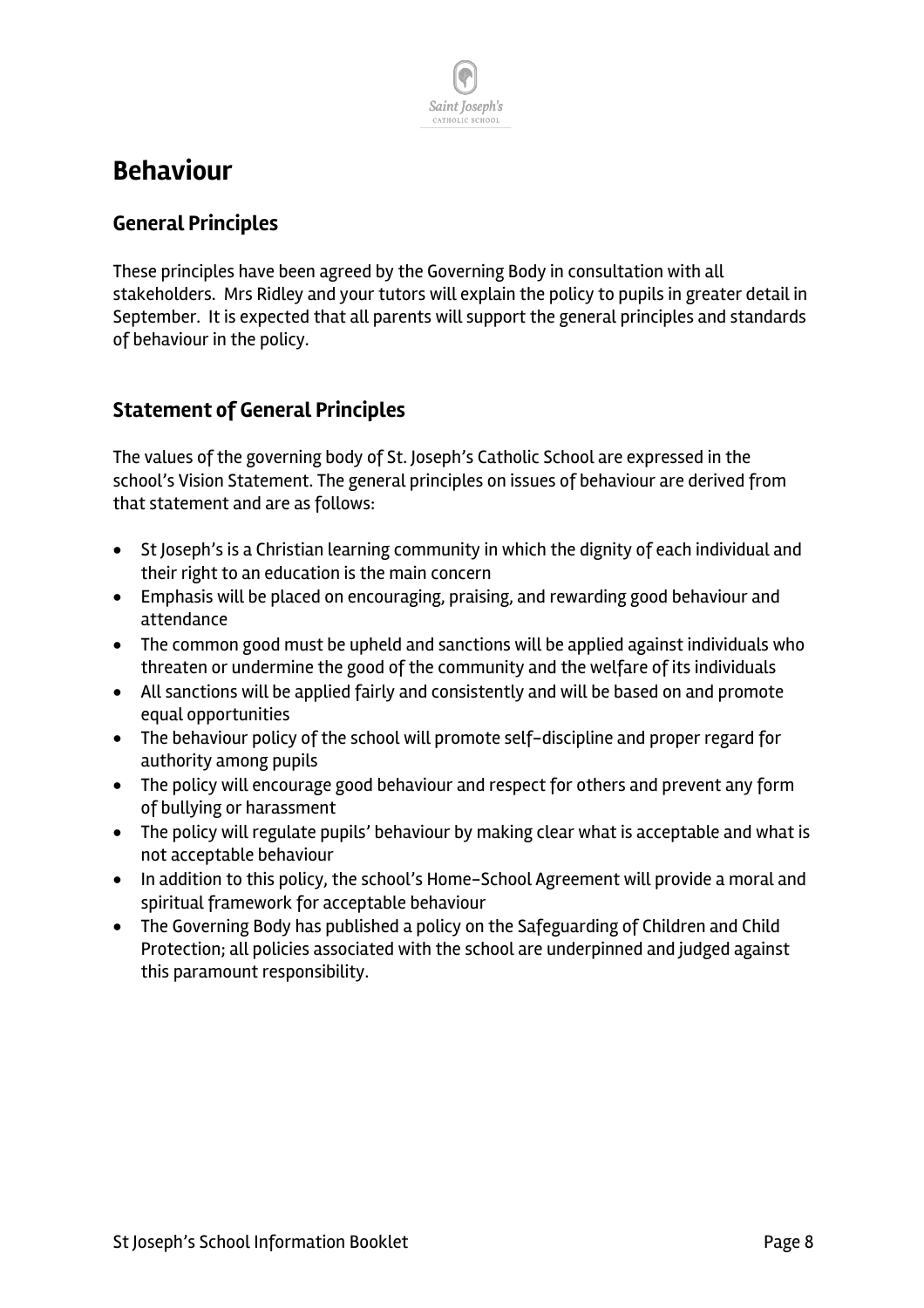

### **School Uniform**

As a member of St Joseph's School, you are expected to have a high standard of appearance and presentation. Therefore, you are expected to wear your school uniform correctly to and from school and throughout the school day.

In addition, pupils are not permitted to wear any jewellery (with the exception of stud earrings) or makeup/nail varnish. Extreme hairstyles are not permitted.

Find more information and links to order uniform at: https://sjcs.org.uk/uniform-orders/

The following list is the full school uniform:

| <b>School Uniform/PE Kit</b>                                                                                                                                                                                                                 |                                                                                                                                                                                                                        |                                                                                                                                                                                                                                                                                   |                                                                                                                                                                                                                                                                            |  |
|----------------------------------------------------------------------------------------------------------------------------------------------------------------------------------------------------------------------------------------------|------------------------------------------------------------------------------------------------------------------------------------------------------------------------------------------------------------------------|-----------------------------------------------------------------------------------------------------------------------------------------------------------------------------------------------------------------------------------------------------------------------------------|----------------------------------------------------------------------------------------------------------------------------------------------------------------------------------------------------------------------------------------------------------------------------|--|
| <b>Boys Uniform</b>                                                                                                                                                                                                                          | <b>Boys PE Kit</b>                                                                                                                                                                                                     | <b>Girls Uniform</b>                                                                                                                                                                                                                                                              | <b>Girls PE Kit</b>                                                                                                                                                                                                                                                        |  |
| <b>Black straight</b><br>$\bullet$<br>trousers<br>White shirt<br>$\bullet$<br>Blue blazer with<br>$\bullet$<br>school logo<br>House colour tie<br>$\bullet$<br><b>Black socks</b><br>$\bullet$<br>Black shoes (no<br>$\bullet$<br>trainers)* | House colour Rugby<br>shirt<br>House colour Polo<br>shirt<br><b>Black shorts</b><br>$\bullet$<br>Black<br>$\bullet$<br>sports/football<br>socks<br><b>Trainers</b><br><b>Football boots</b><br>Shin pads<br>Gum shield | Black skirt with<br>$\bullet$<br>school logo/ black<br>trousers<br>White shirt<br>$\bullet$<br>Blue blazer with<br>$\bullet$<br>school logo<br>House colour tie<br>$\bullet$<br><b>Black or white</b><br>٠<br>socks/tights<br>Black shoes (low<br>$\bullet$<br>heel/no trainers)* | House colour Rugby<br>$\bullet$<br>shirt<br>House colour Polo<br>$\bullet$<br>shirt<br><b>Black shorts</b><br>$\bullet$<br>Black<br>$\bullet$<br>sports/football<br>socks<br><b>Trainers</b><br>$\bullet$<br><b>Football boots</b><br>Shin pads<br>$\bullet$<br>Gum shield |  |

\*Should pupils attend school without black shoes, plimsoles will be issued temporarily.

### **Optional PE Kit**

Optional school-branded tracksuit tops, bottoms, and raincoats may be purchased from Bateman's Sports. You can find the link to purchase these on the school website: https://sjcs.org.uk/batemans-sports-kit/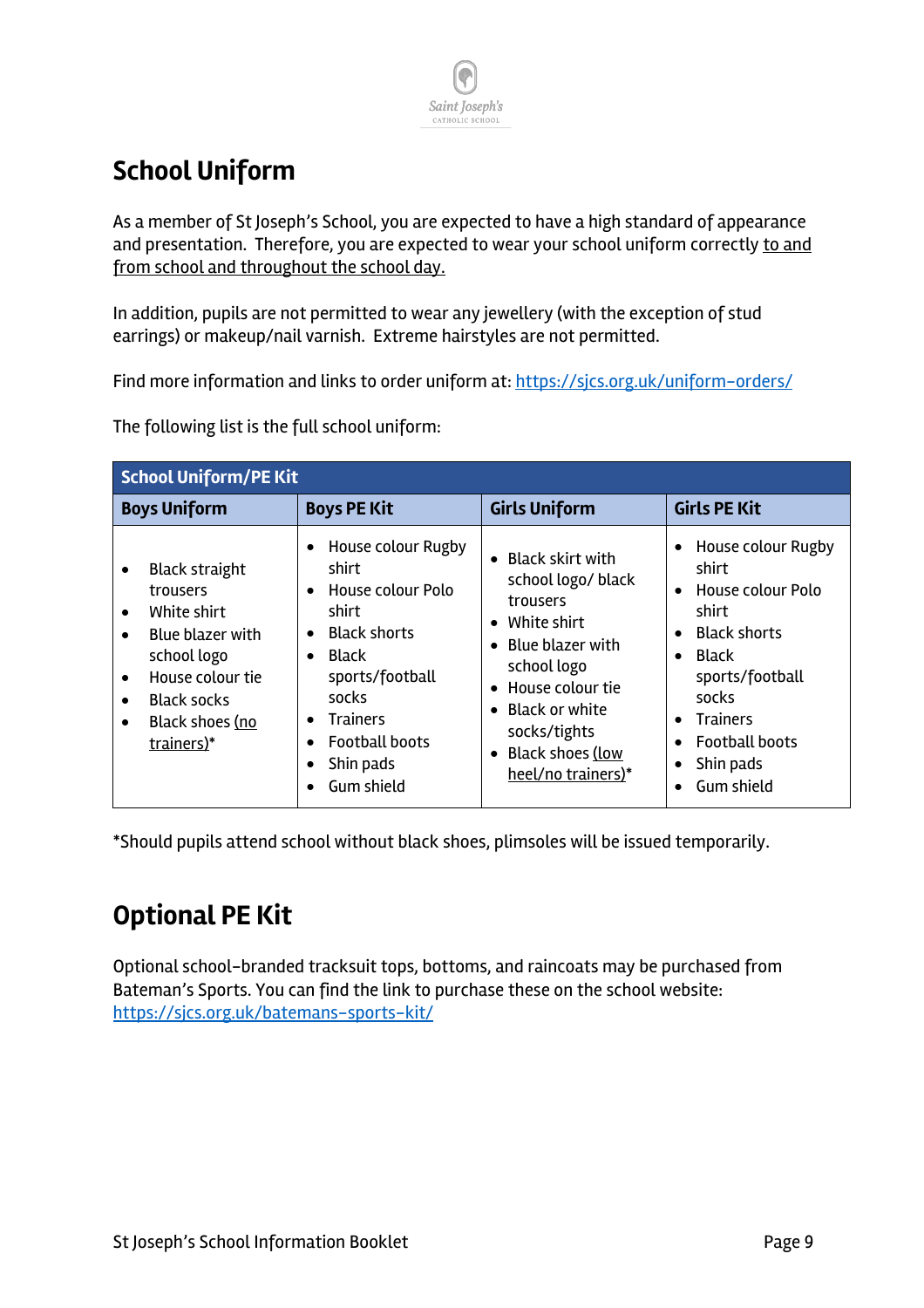

### **Basic Equipment**

There are a number of items, which are regarded by the school as basic equipment and MUST be brought to all of your lessons.

- Pen (ink or biro blue or black)
- Pencil
- Pencil sharpener
- Colouring pencils
- Dictionary and Thesaurus
- Eraser
- 30cm ruler
- Glue stick
- Pair of compasses
- Protractor
- Scientific calculator

#### **Eat Better, Do Better!**

The catering department at St Joseph's offers a wide selection of meals and snacks available throughout the day.



A **breakfast service** is available from 8.30am daily offering cooked breakfasts; bacon rolls, toast, cereals, and fruit juice.

At **mid-morning break** pupils can buy freshly prepared sandwiches and baguettes, cold drinks, and healthy snacks such as fresh fruit or yoghurt from the dining room.

At **lunchtime** there are at least two hot choices available, plus jacket potatoes, salads, sandwiches and baguettes, hot or cold dessert, cold drinks and homemade cakes and biscuits. You may order your lunch in advance.

The dining area is also available for pupils bringing in packed lunches, as well as the conservatory area more commonly known as the 'green tables'. Fresh drinking water is available at all break times.

All our meals are freshly prepared using good quality local produce. The meals are nutritionally balanced and follow the School Food Trust guidelines, and meals can be individually prepared to cater for all dietary requirements.

*\*Please note that due to the pandemic, government guidelines may impact on these arrangements.*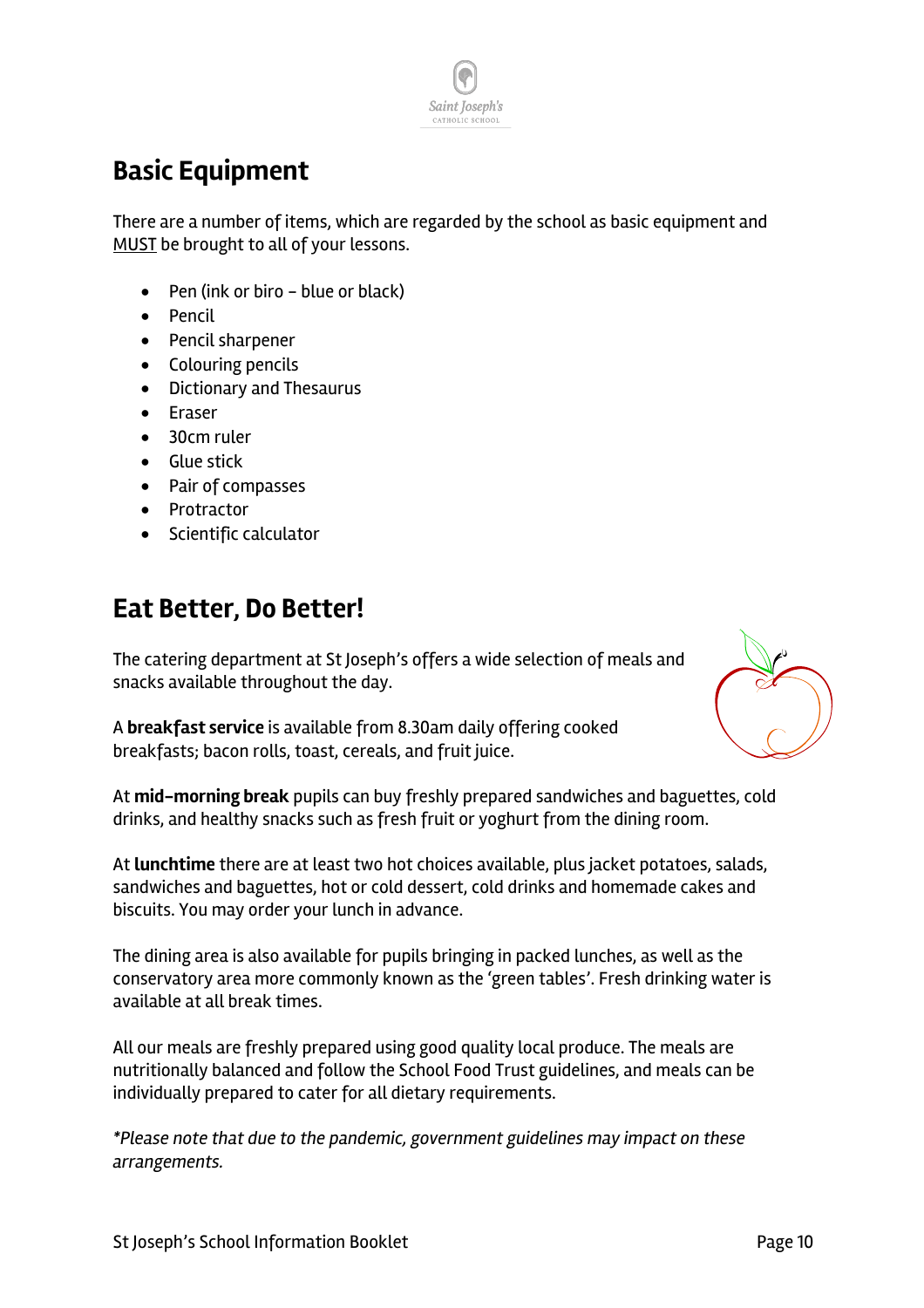

#### **Mobile Devices**

#### The school will not accept responsibility for such items. **Please note the extract from the school's Behaviour Policy.**

Many parents allow their children to carry mobile phones for reasons of personal security. The school sympathises with this and will allow pupils to bring mobile phones to school. However, during the school day and especially in lessons, the use of mobile phones is a distraction and can be disruptive. **All mobile phones must therefore be switched off and not used in the school building or premises between 8.15am and 3.35 pm.** Any pupil who uses a mobile phone during these hours will have the phone confiscated and returned at the end of the school day. If pupils continue to break this rule, they will face a permanent ban on bringing their phone to school.

#### **Buses**

#### **Afternoon departures from Laverstock Schools bus park**

Please refer to the following website for further information: **www.salisburyreds.co.uk**

#### **Bus Passes**

#### **Who is eligible for free or subsidised school transport?**

- Children aged 8 to 15 free transport is provided if the distance from home to school is at least 3 miles. This is reduced to 2 miles for children who receive free school meals or those receiving the maximum level of working tax credit
- Secondary school children receiving the above benefits -free transport can also be provided to any of the 3 nearest secondary schools, providing the school is over 2 miles and less than 6 miles from home.

Wiltshire Council runs a subsidised transport scheme for further education students aged 16 - 19 at the start of their course. Transport is provided to students attending and living more than 3 miles from their designated sixth form or college. For more details about the designated sixth form or college for your address, contact Wiltshire Council.

For more information about subsidised school transport, please refer to www.wiltshire.gov.uk/schools-learning-transport-eligible

To apply for subsidised transport, fill out the appropriate application form for your child's age. These are available from Wiltshire Council. Call 0300 456 0100 or visit the website: www.wiltshire.gov.uk/schools-learning-transport-apply